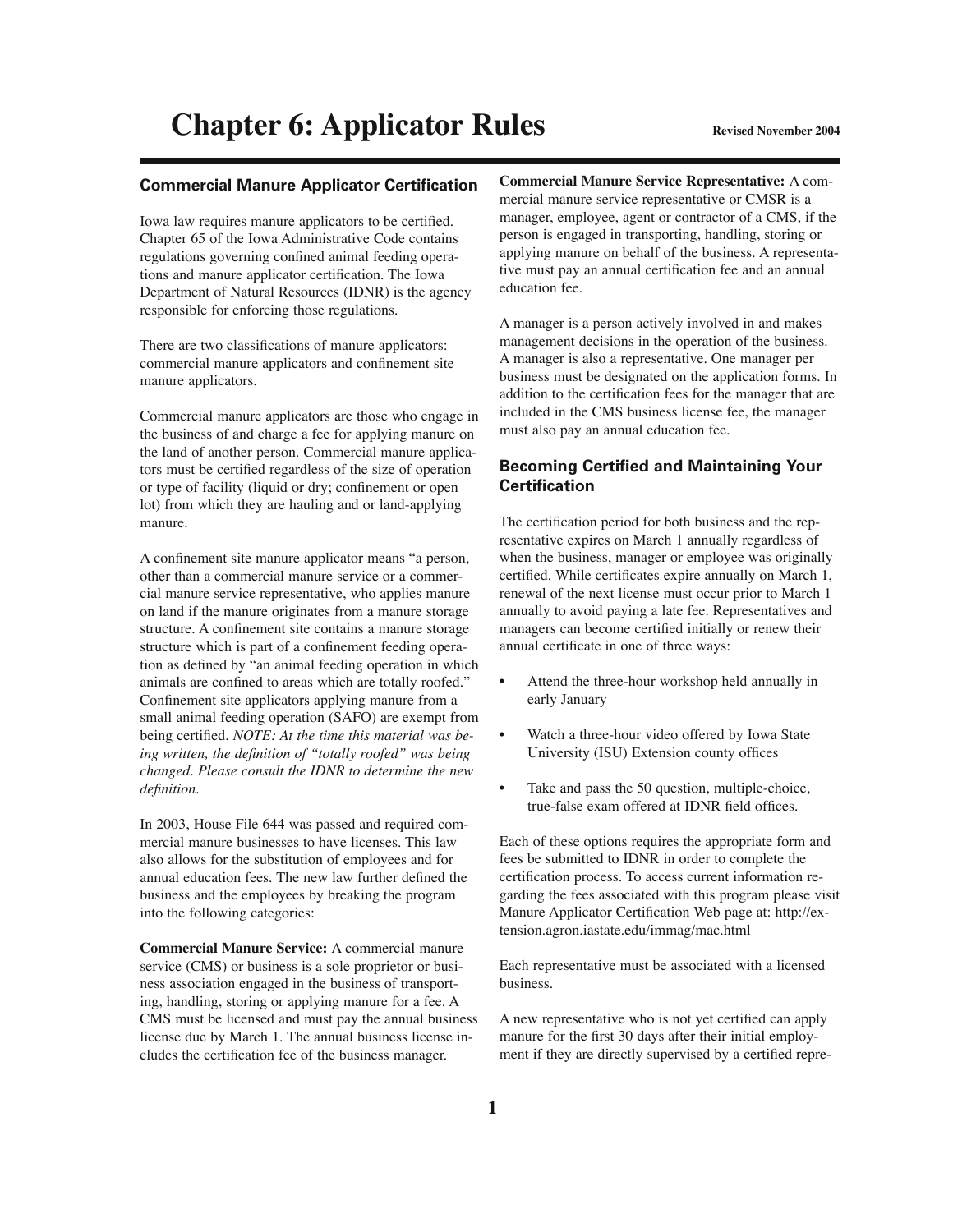sentative. The certified person must be physically present at the application site and be within sight or hearing communication with the new representative at all times. The new representative must become certified after 30 days.

A new representative who decides to take the video training must schedule an appointment with their ISU Extension county office. A representative who chooses to take the exam to be certified must schedule an appointment with a IDNR field office to take the exam. See Table 4 at the end of this chapter for a list of IDNR field offices and phone numbers. The representative must get 35 out of 50 questions correct to pass the exam. The representative should bring a pencil, calculator and photo id to the exam site.

To license the commercial manure service or business:

- the business must pay the annual business license fee (the business license fee also includes the certification fee for the manager)
- identify and pay the manager's education fee,
- include any certification fees and/or education fees the business is paying for each representative and include training/testing form for each representative

#### **Late Fees**

A late fee will be assessed to any business or representative for which applications for certification and the associated fees have not been postmarked by March 1 annually. Late fees do not apply to applicators being certified for the first time. Applications that are received postmarked after March 1 (excluding first time applicants) will not be processed until late fees are mailed to the IDNR.

After March 1 of each year, a representative can't apply manure unless the certification requirement of training or testing has been met and the appropriate fees and forms have been submitted to the IDNR.

### **Substitution of Commercial Manure Service Representatives or Employees**

House File 644, passed in 2003, allows a commercial manure service or business to substitute a new employee for an existing certified employee if that employee leaves or is terminated from employment and the business pays the original certification fee. The business would not be required to pay for a new certification fee provided the business paid the original employee's fee.

Because the new employee must complete the certification requirements of training or testing, the business may choose to pay the educational fee of the new employee. A business must notify the IDNR within 30 days of terminating or hiring a representative. A business may request a copy of the Employee Substitution and Termination Form, 542-4023, to facilitate notifying the IDNR.

If the CMS or business pays the certification fee for the employee they can substitute a new employee, but only if an existing employee leaves or is terminated. If a CMSR or employee pays their own certification fee and they leave a business, their current certification number will be voided and they will be assigned a new certification number associated with the new business of employment, they will not be required to pay a second certification fee.

### **Requirements for Commercial Manure Services and Representatives**

All businesses and representatives must comply with state regulations for land application of manure. These regulations include: following the requirements of the manure management plan if required of the facility which they are hauling from, maintaining application records, observing and implementing separation distances for land application of manure and reporting releases to the IDNR. Commercial manure services are required to display the certification number of the business in threeinch or larger letters and numbers on the side of the tank or vehicle and they must include the name and address of the business manager on the side of the tank or vehicle as well.

#### **Manure Management Plans**

A manure management plan is a document developed by a livestock producer or by a consultant hired by the producer. There are legal consequences for not following a required manure management plan. If a manure management plan is required, you must follow all provisions of the manure management plan, including the land application rates, separation distances and applying manure only to the fields identified in the plan for the current year. The plan must outline how manure from the operation will be applied so it does not cause pollution. Manure management plans are required for all confinement feeding operations with more than 500 animal units. If you are hauling or land applying manure from a confinement feeding operation you believe is large enough to require a manure management plan, you should ask the owner or manager for a copy of the plan or specific written instructions for land application.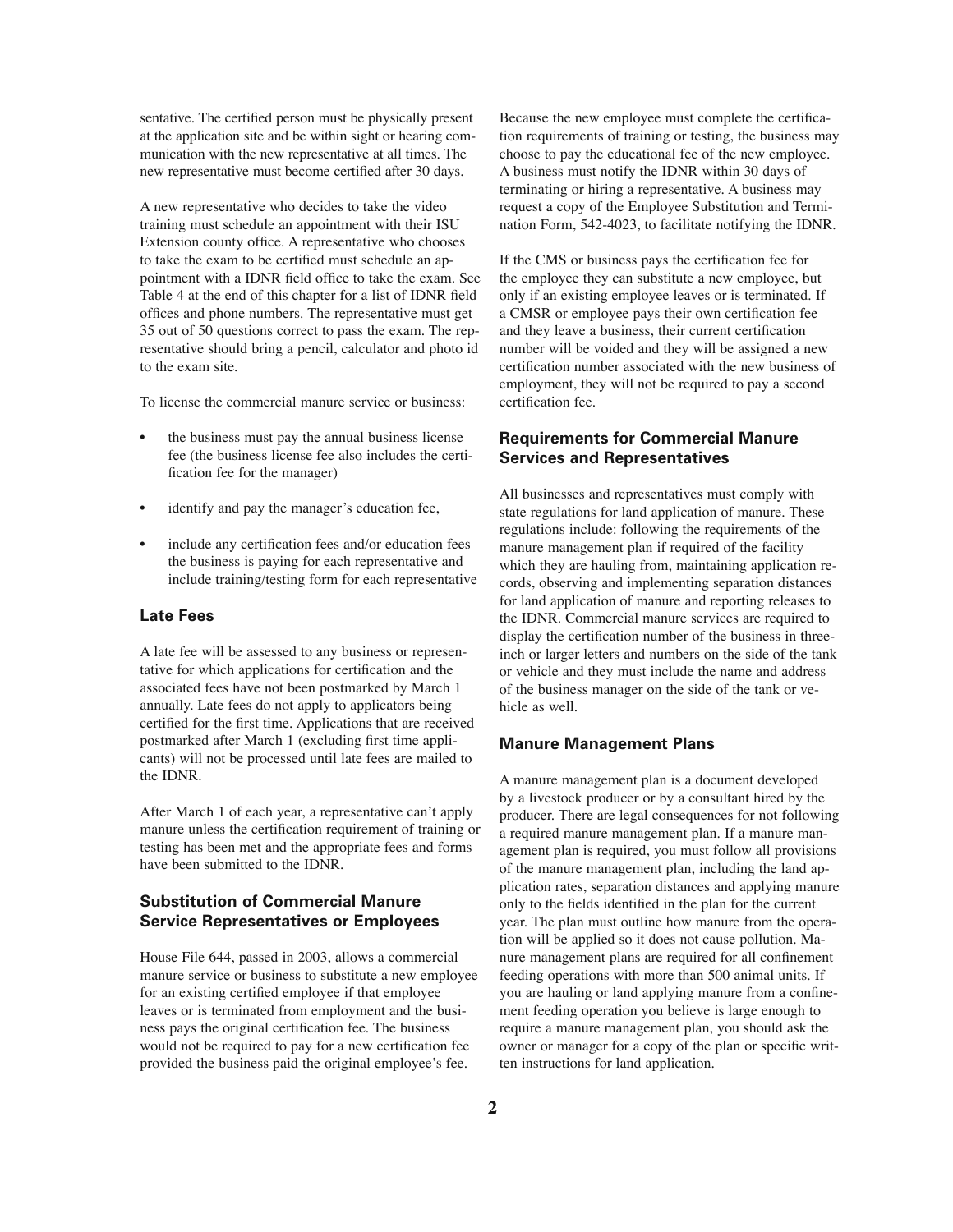### **Record-keeping Requirements**

A CMS or business must keep the following records for three years (the confinement site owner must keep records for five years):

- a copy of the animal feeding operation owner's instructions for manure application
- date the manure was applied or sold
- the manure application rate
- location of fields where the manure was applied.

## **Separation Distances for Land Application of Manure**

Separation distances for land application of manure are defined by type of manure, type of operation, the method of application that is used and the defined protected area. Please see Tables 1, 2, and 3 at the end of this chapter for a list of separation distances. In addition to the state regulations for separation distances for land application of manure, a recommended, but not required practice is to avoid application within 200 feet of (and draining into) a surface intake for a tile line.

Please see the following list of recommended application practices:

- Avoid manure application on frozen or snowcovered ground, if possible. If manure is applied on frozen or snow-covered ground, it should be restricted to slopes of 4 percent or less where adequate erosion control practices exist.
- Manure application on cropland subject to flooding more than one year in 10 should be incorporated or injected within 24 hours.
- On cropland with a slope of more than 10 percent, manure should be applied only where adequate erosion control measures exist.

### **Reporting Spills and Releases**

Iowa law requires that manure spills and releases be reported to the IDNR as soon as possible but not more than 6 hours after the onset or discovery of the spill or release. Releases must be reported by anyone who stores, handles, transports or land applies manure. A release is defined as "an actual, imminent or probable discharge of manure from an animal feeding operation

structure to surface water, groundwater, drainage tile line or intake, or to a designated area resulting from storing, handling, transporting or land-applying manure." See Table 2 for a list of designated areas. During normal business hours spills and releases should be reported to your local IDNR field office. See Table 4 for contact information. Spills and releases that occur after normal business hours, or on weekends or holidays should be reported to  $(515)$  281-8694 and to the local sheriff's office or police department.

If you are not sure who to call or how to contact somebody, please call your local sheriff's department or call 911 and ask them to report the spill to the appropriate agencies.

### **Summary of Key Points**

- Chapter 65 of the Iowa Administrative Code contains regulations governing animal feeding operations and manure applicator certification. The IDNR is the agency responsible for enforcing these regulations.
- Iowa law requires both commercial manure applicators and confinement site manure applicators to be certified to handle manure.
- Iowa law requires commercial manure services (businesses) to be licensed; and their employees (commercial manure service representatives) to be certified annually.
- A small animal feeding operation (SAFO) is defined as an animal feeding operation with 500 or less animal units.
- Commercial manure service representatives (employees) and managers can become initially certified by: taking and passing the exam, attending a 3 hour workshop, or by watching a 3-hour video, and submitting the appropriate forms and fees to the IDNR.
- To renew their certificates, commercial manure service representatives must take and pass the exam every year or attend 3-hours of training each year.
- Application records must include: method of application, date(s) when manure was applied or sold, location of field and number of acres where the manure was applied, and the manure application rate.
- Separation distances for land application of manure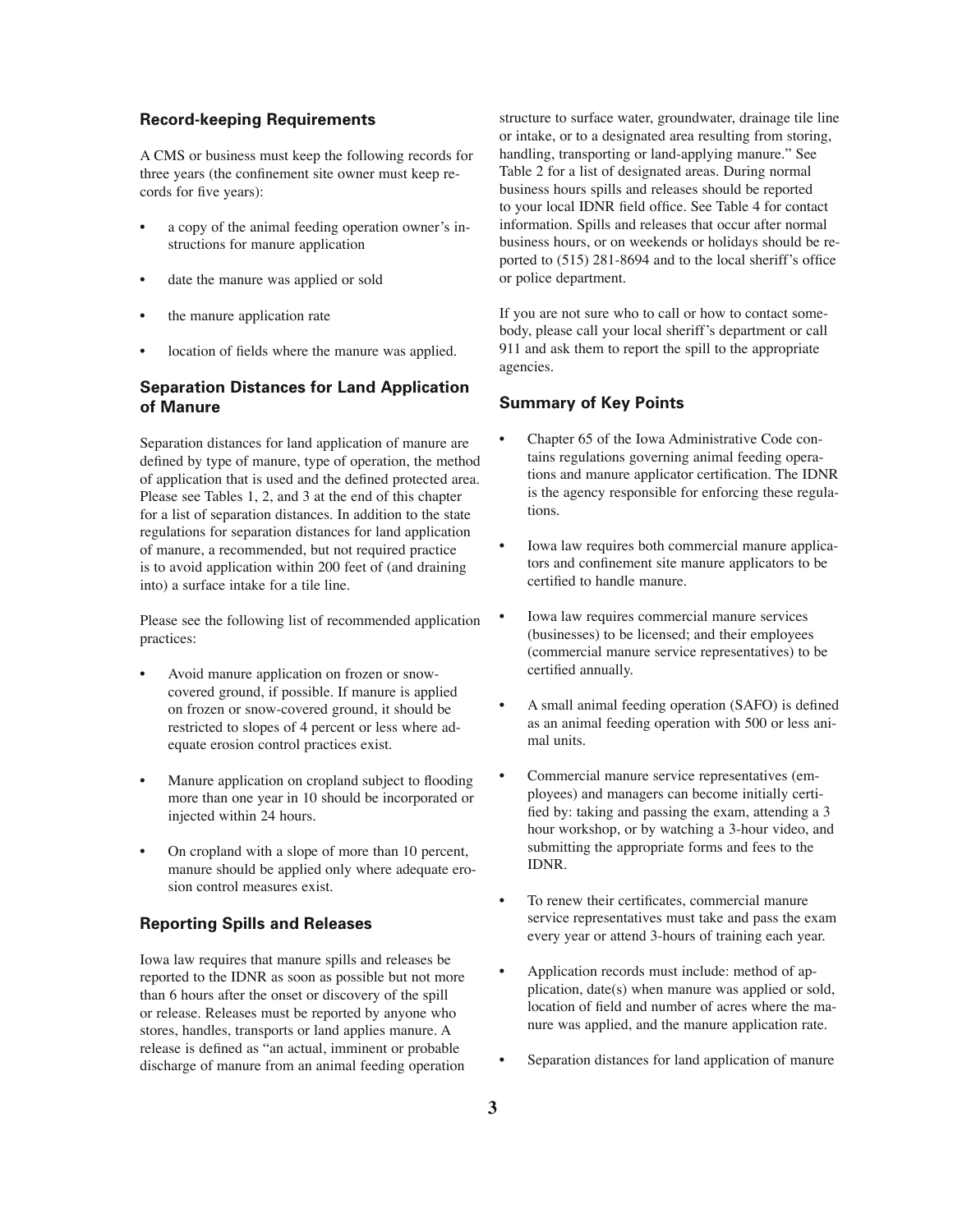are required by law and must be maintained between the protected area and the area where manure is applied. See tables 1, 2, and 3 for details.

- Iowa law requires that manure spills or releases be reported to the IDNR as soon as possible but not more than 6 hours after the onset or discovery of the spill or release.
- A release is defined as "an actual, imminent or probable discharge of manure from an animal feeding operation structure to surface water, groundwater, drainage tile line or intake, or to a designated area resulting from storing, handling, transporting or land-applying manure."
- Commercial manure services are required to display the certification number of the business and the name and address of the business manager on the side of the tank or vehicle in three-inch or larger lettering.

#### **Resources**

Additional information can be found on the ISU Manure Applicator Certification Web page at: http://extension. agron.iastate.edu/immag/mac.html or the Iowa Department of Natural Resources Animal Feeding Operations Web page at: http://www.state.ia.us/epd/wastewtr/feedlot/feedlt.htm

These materials were adapted from DNR 115, Commercial Manure Applicator Certification and IDNR 113, Separation Distances for Land Application of Manure from Open Feedlots and Confinement Feeding Operations Including SAFOs, all of which are available as publications on the Animal Feeding Operations Web page of the IDNR.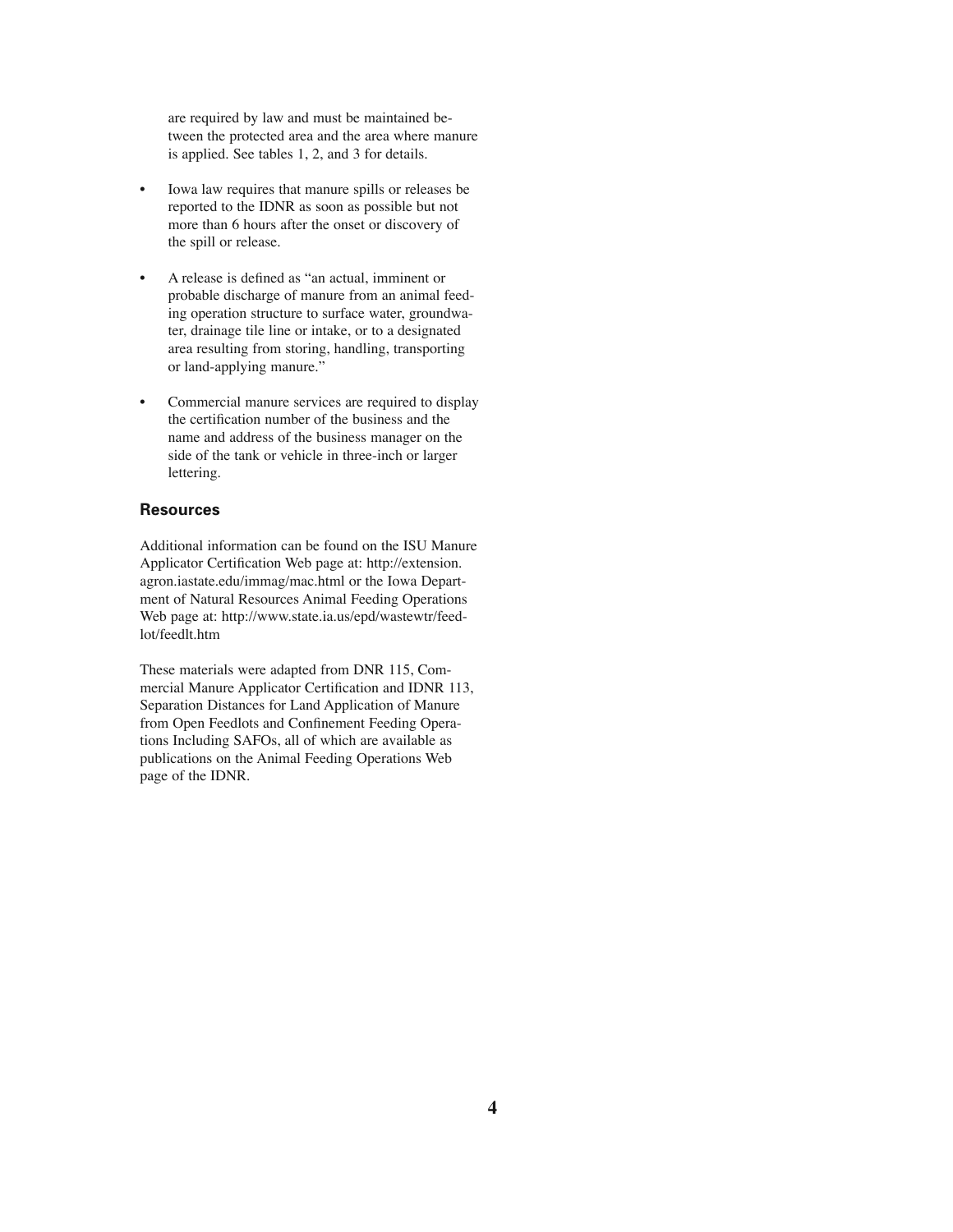|                                                                                        | <b>Dry Manure</b>                  |                                                           | <b>Liquid Manure</b><br>(Except Irrigated) |                                     |                                                      |
|----------------------------------------------------------------------------------------|------------------------------------|-----------------------------------------------------------|--------------------------------------------|-------------------------------------|------------------------------------------------------|
|                                                                                        | <b>Surface Application</b>         |                                                           |                                            | <b>Surface Application</b>          |                                                      |
| <b>Buildings or</b><br><b>Public Use Areas</b>                                         | Incorporated<br>within 24<br>hours | Incorporated<br>after 24 hrs. or<br>not incorpo-<br>rated | <b>Direct</b><br><b>Injection</b>          | Incorpo-<br>rated within<br>24 hrs. | Incorporated<br>after 24 hrs. or<br>not incorporated |
| • business<br>• residence<br>$\bullet$ church<br>$\bullet$ school<br>• public use area | $\theta$                           | $\theta$                                                  | $\mathbf{0}$                               | $\mathbf{0}$                        | 750 ft. $1$                                          |

### **Table 1: Required separation distances (in feet) to buildings or public use areas by type of manure and method of manure application**

- 1. a) This separation distance applies only to liquid manure from confinement feeding operations. It does not apply to manure from open feed lots or dry manure. The required 750-foot separation distance also **does not apply** if any of the following exist:
	- 1) manure is injected or incorporated **within 24 hours,**
	- 2) a written waiver is issued by owner of the building or public use area benefiting from the required separation distance,
	- 3) manure comes from a small animal feeding operation (SAFO), or
	- 4) manure is applied by low pressure spray irrigation equipment (a 250-foot separation distance applies—see Table 3).
	- b) **Measure** the separation distance **from the applied manure** to the **closest point of buildings;** and to the **facilities where people congregate** (for public use areas).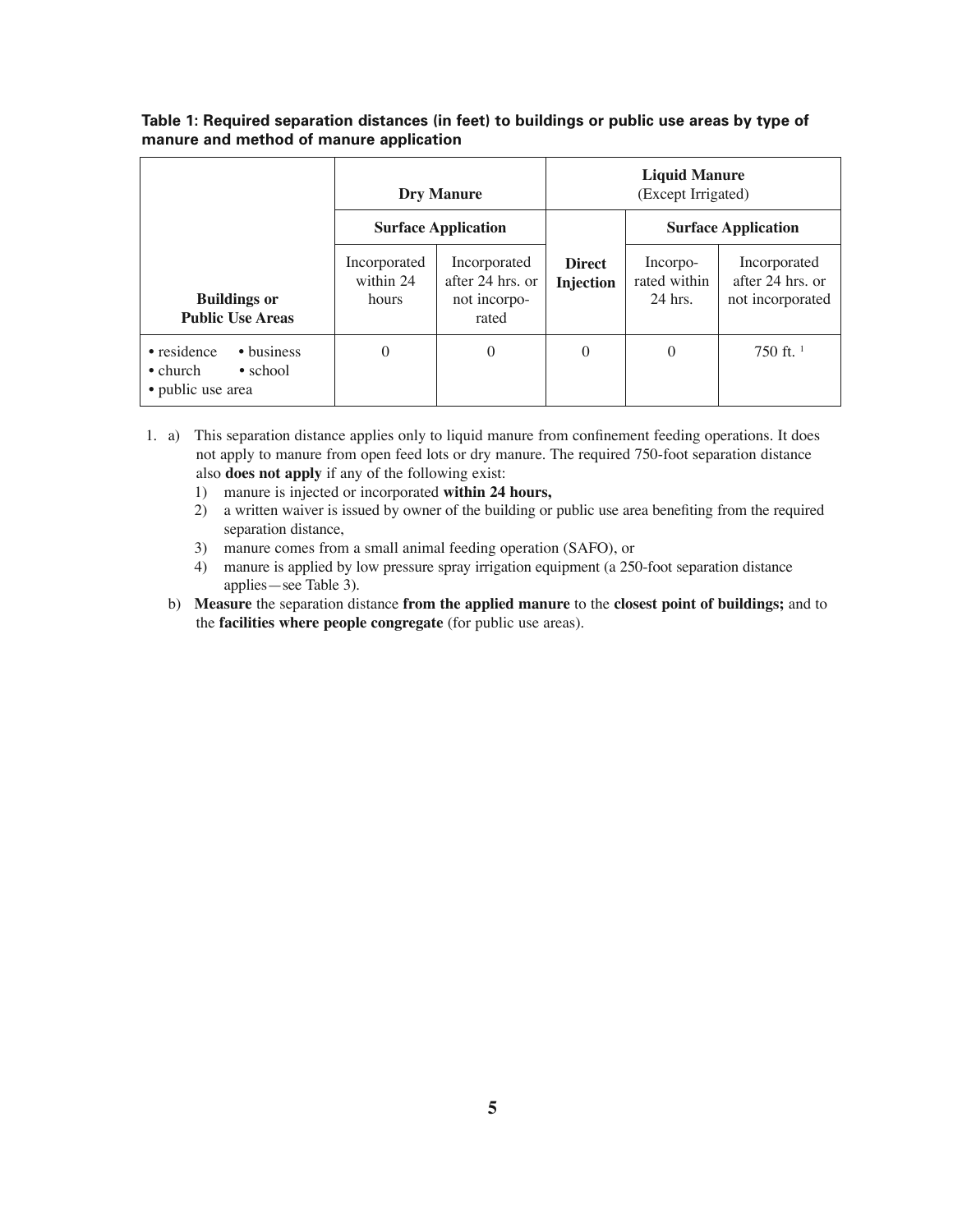| <b>Designated Areas</b>                                                                                                        | <b>Dry Manure</b><br><b>Surface Application</b> |                                                       | <b>Liquid Manure</b><br>(Except Irrigated) |                              |                                                                |
|--------------------------------------------------------------------------------------------------------------------------------|-------------------------------------------------|-------------------------------------------------------|--------------------------------------------|------------------------------|----------------------------------------------------------------|
|                                                                                                                                |                                                 |                                                       | <b>Direct</b>                              | <b>Surface Application</b>   |                                                                |
|                                                                                                                                | Incorporat-<br>ed on same<br>date               | Not incorpo-<br>rated                                 | Injec-<br>tion                             | Incorporated<br>on same date | Not incorporated                                               |
| $\bullet$ sinkhole<br>• abandoned well<br>$\bullet$ cistern<br>• drinking water well<br>· designated wetland<br>• water source | $\theta$                                        | $200$ ft. <sup>2</sup><br>(50 ft. with<br>$buffer4$ ) | $\Omega$                                   | $\Omega$                     | $200$ ft. <sup>2</sup><br>$(50$ ft. with buffer <sup>4</sup> ) |
| • high quality water<br>resource                                                                                               | $\theta$                                        | 800 ft. 2,3<br>$(50$ ft. with<br>$buffer4$ )          | $\Omega$                                   | $\Omega$                     | 800 ft. $2,3$<br>$(50$ ft. with buffer <sup>4</sup> )          |
| • unplugged ag drainage<br>well<br>• ag drainage well surface<br>inlet                                                         | $\theta$                                        | $200 \text{ ft.}^5$                                   | $\theta$                                   | $\theta$                     | 200 ft. <sup>5</sup>                                           |

# **Table 2: Required separation distances (in feet) to designated areas by type of manure and method of manure application**

- 2. The separation distance applies to both open feedlots and confinement feeding operations, regardless of size. The 200-foot or 800-foot separation distance does not apply if either of the following exist:
	- a) if manure is injected or incorporated on **the same date as the manure was land applied,** it can be applied up to the edge of the designated area, or
	- b) if a 50-foot buffer is established around a designated area, manure can be applied up to the edge of the buffer
- 3. **Check with the IDNR** to see if you are adjacent to a **high quality water resource,** because an 800-foot separation distance will apply.
- 4. Do not apply manure in the vegetative buffer.
- 5. Manure shall not be applied within 200 feet of an unplugged ag drainage well or unplugged ag drainage well surface inlet, unless injected or incorporated on the same date.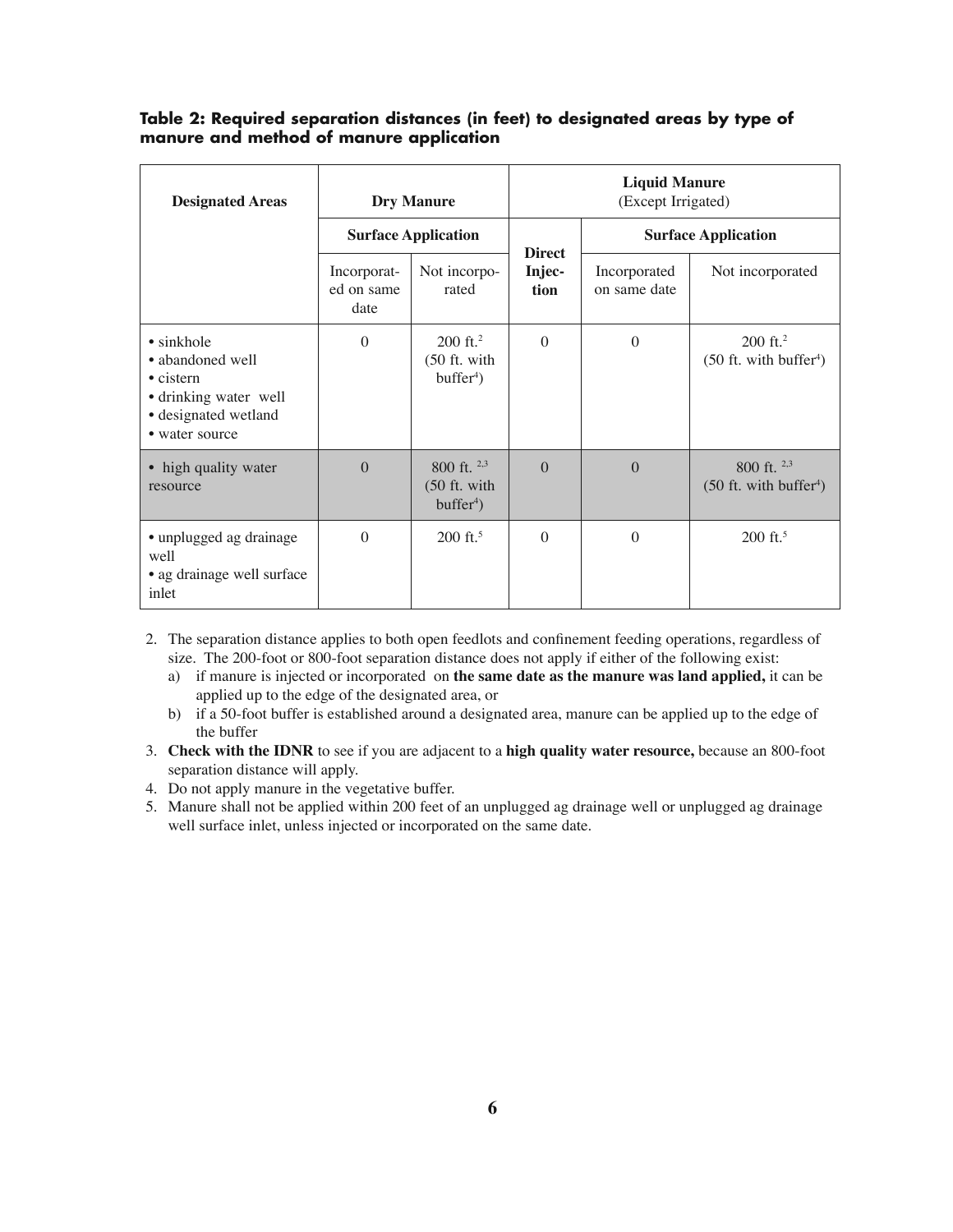# **Table 3: Required separation distances (in feet) for land application of irrigated liquid manure**

| <b>Protected Areas</b>                                                                                                                          | <b>Irrigated Liquid Manure</b>          |                                              |  |  |
|-------------------------------------------------------------------------------------------------------------------------------------------------|-----------------------------------------|----------------------------------------------|--|--|
|                                                                                                                                                 | Low Pressure<br>$(\leq 25 \text{ psi})$ | <b>High Pressure</b><br>$(> 25 \text{ psi})$ |  |  |
| Property Boundary Line                                                                                                                          | 100 ft. $1$                             | 100 ft. $1$                                  |  |  |
| <b>Buildings or Public Use Areas</b><br>• residence<br>• business<br>$\bullet$ church<br>• public use area<br>• school                          | $250$ ft. $^{2}$                        | 750 ft. $3$                                  |  |  |
| <b>Designated Areas</b><br>• sinkhole • abandoned well<br>• designated<br>wetlands<br>• drinking water well • water source<br>$\bullet$ cistern | $200$ ft.<br>$(50$ ft. with buffer $4)$ | $200$ ft.<br>$(50$ ft. with buffer $4)$      |  |  |
| • high quality water resource                                                                                                                   | 800 ft. <sup>5</sup>                    | 800 ft. <sup>5</sup>                         |  |  |
| • unplugged ag drainage well<br>ag drainage well surface inlet<br>• agricultural drainage well area (watershed)                                 | No Irrigation Allowed <sup>6</sup>      | No Irrigation Allowed <sup>6</sup>           |  |  |

- 1. a) **Maintain at least 100 feet** between the wetted perimeter (per **manufacturer's specifi cations**) and the property boundary line where irrigation is being used, and the actual wetted perimeter shall not exceed the property boundary line.
	- b) **If property includes** a road **right-of-way** (ROW), a railroad ROW or an access easement, use the boundary of the ROW or easement as the property boundary line.
- 2. a) This separation distance applies to liquid manure applied by low pressure spray irrigation equipment as defined below.
	- b) **Measure** the separation distance **from the actual wetted perimeter of the manure** to the **closest point of buildings**; and to the **facilities where people congregate** (for public use areas).
- 3. a) This separation distance applies to liquid manure from a confinement feeding operation. It does not apply to manure from open feed lots or dry manure. The required 750-foot separation distance **does not apply** if any of the following exist:
	- 1) manure is incorporated within 24 hours,
	- 2) a written waiver is issued by the owner of the building or public use area benefiting from the required separation distance,
	- 3) manure comes from a small animal feeding operation (SAFO), or
	- 4) manure is applied by low pressure spray irrigation (a 250-foot separation distance applies).
	- b) **Measure** the separation distance **from the actual wetted perimeter of the manure** to the **closest point of buildings**; and to the **facilities where people congregate** (for public use areas).
- 4. Do not apply manure in the vegetative buffer.
- 5. **Check with the IDNR to see** if you are adjacent to a high quality water resource, because an 800-foot separation distance will apply.
- 6. No manure can be applied by spray irrigation equipment within an ag drainage well area. An **ag drainage well area includes all land** where surface or subsurface water drain to the well directly or through a drainage system connected to the well.